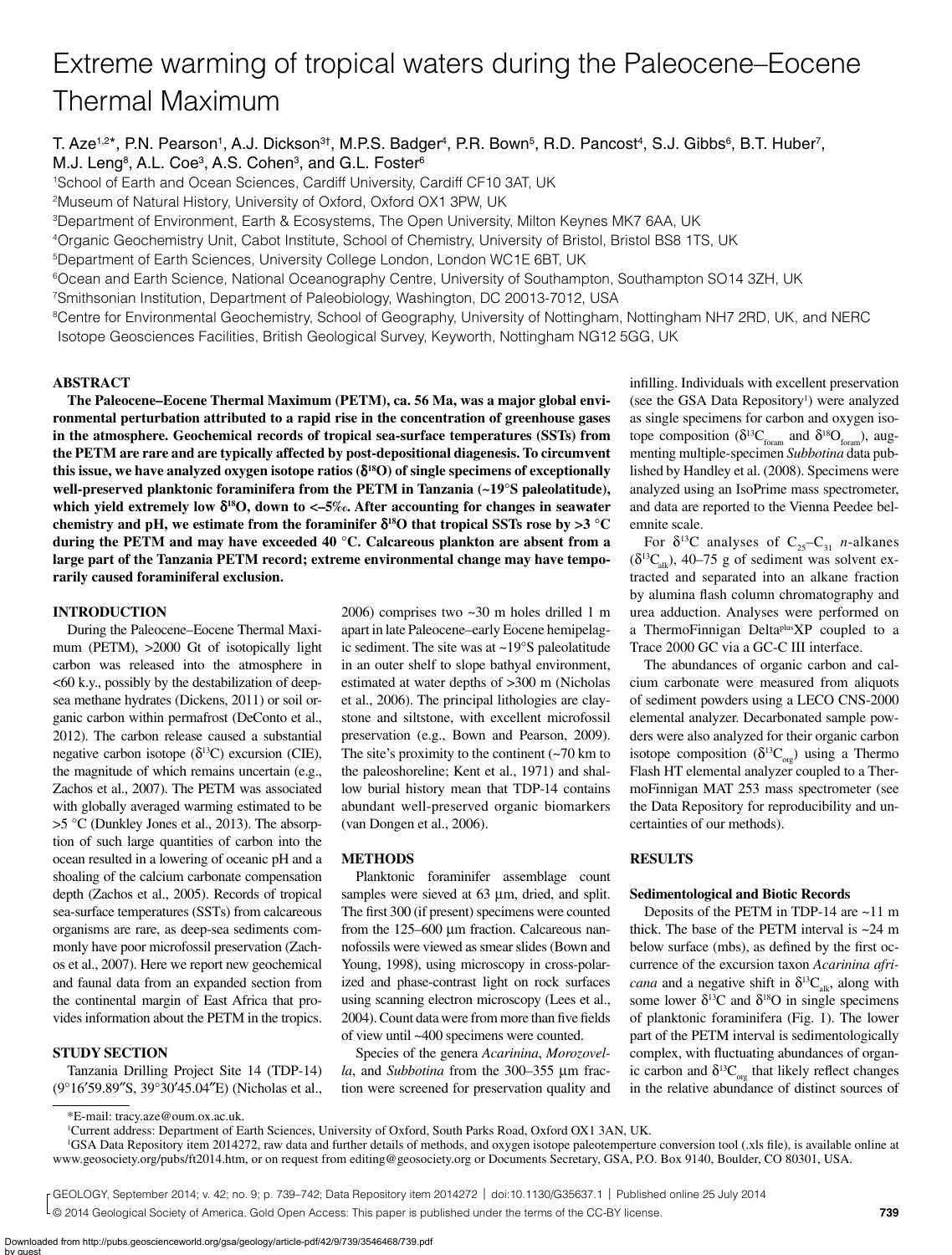

**Figure 1. Stratigraphic log of Tanzania Drilling Project Site 14 (TDP-14) with geochemical and biotic records of the Paleocene–Eocene Thermal Maximum (PETM). Log records epoch, planktonic foraminiferal biozone (Berggren and Pearson, 2005), lithological variation (dashed gray is clay and silty clay, dotted gray is fine-grained sandstone), horizons sampled for assemblage analysis (dashes), and horizons containing "excursion taxa" (black circles). A: Assemblage data of mixed layer (red)– and thermocline (blue)–dwelling planktonic foraminifera and calcareous nannofossils (black diamonds) on a log scale from TDP-14B. B: Planktonic foraminifera** d**13C from single specimens of the mixed-layer genera** *Morozovella* **(red squares) and** *Acarinina* **(orange circles) and thermocline genus** *Subbotina* **(light blue diamonds); also included are the multiple-specimen** *Subbotina* **data (blue triangles) from Handley et al. (2008) from TDP-14B (VPDB—Vienna Peedee belemnite). C:**  Planktonic foraminifera  $\delta^{18}$ O (symbols as in B). D: *n*-alkane  $\delta^{18}$ C data from TDP-14A (Handley et al., 2008) (open squares) and new data from this study between ~20 m and 24 m (gray circles). E: Bulk sediment weight percent CaCO<sub>3</sub>. F: Bulk sediment weight percent organic carbon. **G: Bulk sediment** d**13C of organic carbon. Gray dashed lines at 24 m to ~13 m denote PETM interval, with mixed interval highlighted between 24 m and ~18 m. For further details of lithology of TDP-14, see Handley et al. (2012).**

organic matter (Fig. 1). No mass transport features were observed in the core (Nicholas et al., 2006), but reworking, switching sources, or sediment mixing may account for this complexity. The pre-excursion sediments and reworked packets contain an abundant open-ocean planktonic foraminifer assemblage comprising more than 40 species (see the Data Repository). Stratigraphic horizons containing excursion taxa commonly have low abundance (commonly <1 foraminifer/g) and diversity of planktonic foraminifera. Between ~24 and 18 mbs, planktonic foraminifer abundances fluctuate between preexcursion levels and very low abundances, with a near complete absence of calcareous microfossils between ~18 and 13 mbs. Where planktonic foraminifer abundances are lowest, the  $CaCO<sub>3</sub>$  content drops to near zero (Fig. 1). Between 24 and 19 mbs ("mixed zone" in Fig. 1), levels with higher microfossil abundances and  $\delta^{13}C_{\text{form}}$  are interpreted as dominated by transported pre-PETM sediments. The top of the PETM section is truncated by a hiatus  $(-13 \text{ mbs})$ , and a rich and diverse microfossil assemblage returns higher in the core (13–10 mbs).

#### **Geochemical Records**

Single-specimen pre-PETM  $\delta^{13}C_{\text{form}}$  values for mixed layer– and thermocline-dwelling species are typically  $~\sim$ 4.9‰ ( $~\pm~1.94\%$ <sub>0</sub>, 2 standard deviations [SD]) and  $1.5\%$  ( $\pm$  1.11\% $\epsilon$ , 2 SD), respectively (Figs. 1 and 2). Mean pre-PETM  $\delta^{18}O_{\text{form}}$  values are  $-3.3\%$  for mixed layer– and –2.7‰ for thermocline-dwelling species (Figs. 1

and 2). Two *Morozovella* specimens from within the CIE exhibit  $\delta^{18}O_{\text{form}}$  lower than –5‰. However, not all specimens that exhibit the lowest  $\delta^{13}C_{\text{form}}$  also record the lowest  $\delta^{18}O_{\text{form}}$  (see the Data Repository). Due to the complex stratigraphy at TDP-14, PETM and pre-PETM specimens occur in the same stratigraphic intervals, which makes an estimation of the true magnitude of the CIE from foraminiferal calcite problematic.

## **DISCUSSION**

#### **Sea-Surface Temperatures**

To quantify paleo-SSTs, we explore variables that can impact estimates including (1) seawater  $\delta^{18}O$  ( $\delta^{18}O<sub>cm</sub>$ ), (2) pH, and (3) the paleotemperature equation.

by guest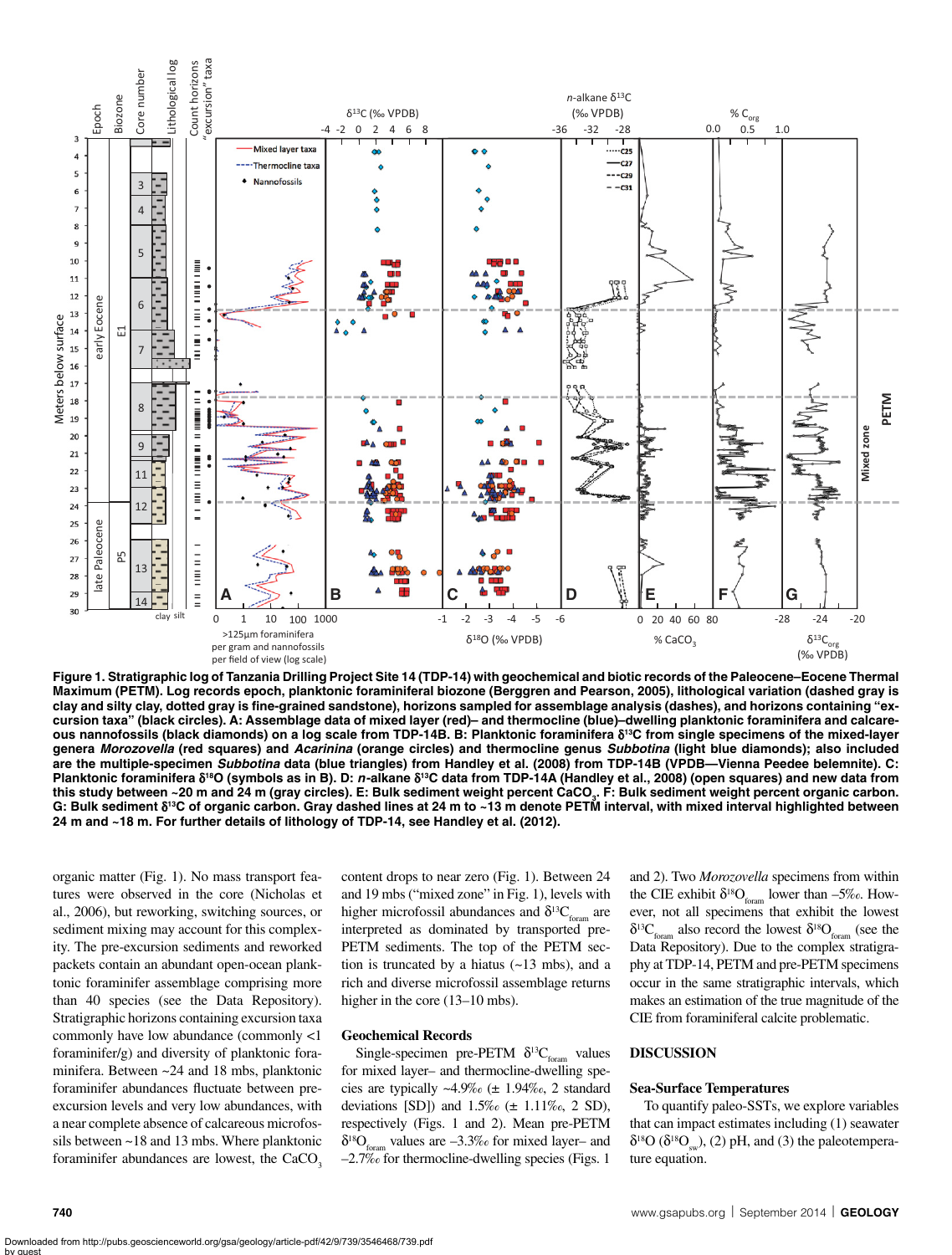

Figure 2.  $\delta^{18}$ O and  $\delta^{13}$ C cross-plot of single- and multiple-specimen planktonic foraminifer iso**tope data from Tanzania Drilling Project Site 14 (TDP-14) (VPDB—Vienna Peedee belemnite). A: Single-specimen (dark gray triangles) and multiple-specimen (light gray diamonds) data of thermocline genus** *Subbotina***. B: Single-specimen data of mixed-layer genus** *Morozovella***. Points to left of dashed gray lines in A and B are >3 standard deviations outside mean background value for** d**13C, and are regarded as specimens that most likely represent peak carbon isotope excursion (CIE) values. Third axis displays temperatures inferred from** d**18O based on Kim and O'Neil (1997), with paleolatitude (Zachos et al., 1994) and pH corrections (Uchikawa and Zeebe, 2010) using the end-member values of Paleocene–Eocene Thermal Maximum pH change suggested by Hönisch et al. (2012) of (i) –0.25 and (ii) –0.45**

### *Seawater δ18O*

Large continental ice sheets are unlikely to have been present during the Paleocene-Eocene transition (e.g., Sluijs et al., 2008), so all SSTs are estimated using a global  $\delta^{18}O_{\text{cm}}$  correction of –1.0‰ (Cramer et al., 2011). Zachos et al. (1994) produced a correction factor for modern latitudinal variations in  $\delta^{18}O_{\text{av}}$  as a function of the transport of water vapor from the low to high latitudes, giving SSTs that are up to  $\sim$  4 °C higher than uncorrected values (because the latitude of TDP-14 is one of net evaporation). Local hydrological cycle changes may have influenced the input of meteoric waters to the surface ocean near the continental margin during the PETM, affecting the  $\delta^{18}O_{\dots}$ . Deuterium enrichment of *n*-alkanes from TDP-14 implies that regional conditions during the PETM were hotter and more arid than today, punctuated by intense seasonal precipitation events (Handley et al., 2012). The effect of adding meteoric waters to the surface ocean directly or via rivers is small ( $-0.06\%$   $\delta^{18}$ O change for a 1‰ decrease in salinity) (Damassa et al., 2006), therefore a major drop in salinity sufficient to lower the local  $\delta^{18}O_{\text{sw}}$  seems unlikely; if anything, more arid conditions during the PETM in this region would make the  $\delta^{18}O_{\text{form}}$  SSTs slight underestimates. For these reasons we have not corrected for local  $\delta^{18}$ O variability.

# *pH*

The changing carbonate ion concentration and decrease in pH associated with elevated CO<sub>2</sub> levels during the PETM may have resulted in higher  $\delta^{13}C_{\text{form}}$  and  $\delta^{18}O_{\text{form}}$  because of the "pH effect" (e.g., Spero et al., 1997). We have corrected for changes in the isotopic fractionation of oxygen due to potential pH shifts (Uchikawa and Zeebe, 2010) using the end-member values of pH decline for the PETM  $(-0.25 \text{ to } -0.45)$  (cf. Hönisch et al., 2012) to inform our pH correction, resulting in SSTs that are higher by up to ~1.5 °C than uncorrected values.

#### *Paleotemperature Equations*

The paleotemperature equation of Kim and O'Neil (1997) is favored because it is the only one that is calibrated above 30 °C. For comparison, we have also applied the foraminifera equations of Erez and Luz (1983) and Bemis et al. (1998) (Table 1).

To explore the effects of the paleotemperature assumptions and equations outlined above, we calculated SSTs from single-specimen  $\delta^{18}O_{\text{form}}$ of the mixed-layer planktonic foraminifer genus *Morozovella* using the mean pre-PETM, mean PETM, and lowest recorded PETM  $\delta^{18}O_{\epsilon}$ (Table 1). Resulting PETM SSTs from TDP-14 range from  $\sim$ 28 °C to 43 °C. Model simulations suggest that PETM tropical SSTs could have reached ~35 °C (Huber and Caballero, 2011), but following corrections for both paleolatitude and ocean acidification, PETM SSTs at this site most likely reached between ~36 °C and 43 °C (Table 1; Fig. 2; see the Data Repository). The calculations suggest that prior to the CIE, SSTs were warmer than modern SSTs at equivalent latitudes, and that during the PETM, SSTs were significantly higher. The change in temperature using the mean background and mean CIE  $\delta^{18}O_{\text{form}}$  is ~+3 °C (± 0.5 °C). The lowest  $\delta^{18}O_{\text{form}}$ values likely reflect maxima in seasonal warmth on a background of already high temperatures; this may explain the absence of significant temperature change recorded by thermocline species that were living at greater depths.

#### **Plankton Assemblage Changes**

The absence of calcareous plankton from much of the main PETM interval at TDP-14 may be due to dissolution, exclusion due to environmental stress (e.g., Kelly et al., 1996), or sedimentary dilution. Dissolution effects are unlikely as there is no increase in planktonic foraminifer fragmentation (Hemleben et al., 1989) prior to their

**TABLE 1. PETM SEA-SURFACE TEMPERATURE (°C) ESTIMATES FROM TDP-14 BASED ON SINGLE-SPECIMEN**  *MOROZOVELLA* **PLANKTONIC FORAMINIFERA** δ**18O VALUES**

| $\delta^{18}$ O temperature<br>correction factors | <b>Bemis et al. (1998)</b> |                         |                         | Erez and Luz (1983)     |                         |                          | Kim and O'Neil (1997)   |                         |                          |
|---------------------------------------------------|----------------------------|-------------------------|-------------------------|-------------------------|-------------------------|--------------------------|-------------------------|-------------------------|--------------------------|
|                                                   | <b>Pre-PETM</b>            | <b>PETM</b>             | Lowest $\delta^{18}$ Ο  | <b>Pre-PETM</b>         | <b>PETM</b>             | Lowest δ <sup>18</sup> O | <b>Pre-PETM</b>         | <b>PETM</b>             | Lowest δ <sup>18</sup> O |
|                                                   | $\delta^{18}O - 3.38\%$    | $\delta^{18}O - 4.04\%$ | $\delta^{18}O - 5.14\%$ | $\delta^{18}O - 3.38\%$ | $\delta^{18}O - 4.04\%$ | $\delta^{18}O - 5.14\%$  | $\delta^{18}O - 3.38\%$ | $\delta^{18}O - 4.04\%$ | $\delta^{18}$ O -5.14‰   |
| No latitude or<br>pH correction                   | 25.0                       | 28.2                    | 33.5                    | 26.9                    | 30.0                    | 35.2                     | 26.3                    | 29.6                    | 35.4                     |
| Latitude correction.<br>no pH correction          | 29.0                       | 32.2                    | 37.5                    | 30.8                    | 33.9                    | 39.1                     | 30.5                    | 34.0                    | 39.9                     |
| Latitude correction.<br>pH correction -0.25       | N/A                        | 33.9                    | 39.2                    | N/A                     | 35.6                    | 40.9                     | N/A                     | 35.9                    | 41.9                     |
| Latitude correction,<br>pH correction -0.45       | N/A                        | 35.2                    | 40.5                    | N/A                     | 36.9                    | 42.2                     | N/A                     | 37.4                    | 43.4                     |

*Note:* PETM—Paleocene–Eocene Thermal Maximum; TDP-14—Tanzania Drilling Project Site 14. The oxygen isotope fractionation equations of Bemis et al. (1998) (*Orbulina universa* high light), Erez and Luz (1983) (*Globigerinoides sacculifer*), and Kim and O'Neil (1997) (inorganic calcite) are used. Each equation is applied to the mean background δ<sup>18</sup>O value (–3.38‰), the mean PETM δ<sup>18</sup>O value (–4.04‰), and the lowest recorded PETM δ<sup>18</sup>O (–5.14‰). Data are left uncorrected in row 1, corrected for paleolatitude in row 2 (Zachos et al., 1994), and corrected for paleolatitude and a pH shift (Uchikawa and Zeebe, 2010) of –0.25 and –0.45 in rows 3 and 4, respectively. The PETM pH corrections are not applied to the pre-PETM mean value.